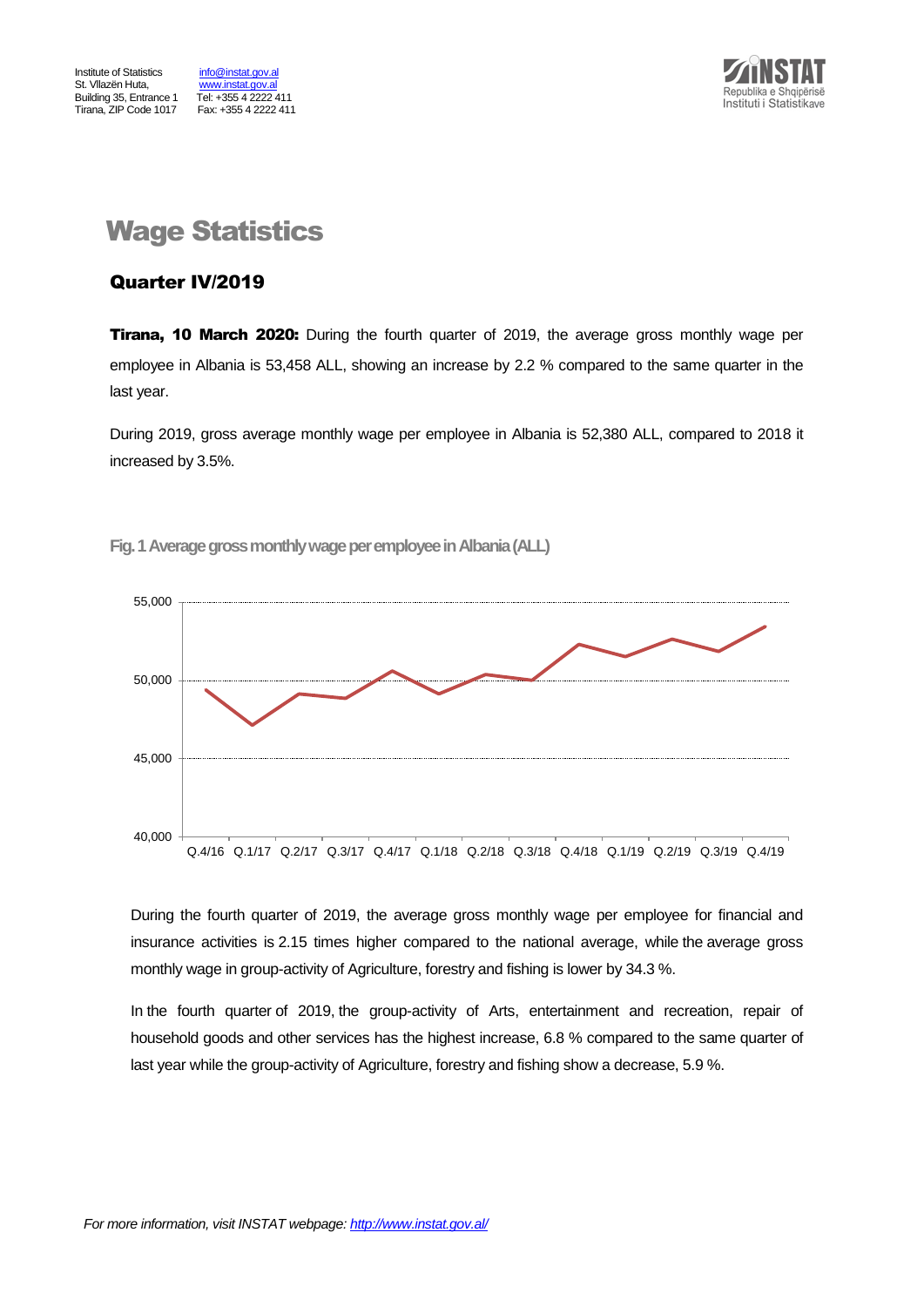**Fig. 2 Average gross monthly wage by economic activities(ALL)**



During the fourth quarter of 2019, the average gross monthly wage for Managers is higher by 85.5 % compared to the national average, while for Elementary Occupations is lower by 39.7 %.

In the fourth quarter 2019, the group-occupation of Armed Forces has the highest increase, 8.7 % compared to the same quarter of 2018, while the group-occupation of employees in Managers has increased, with 2.7 %.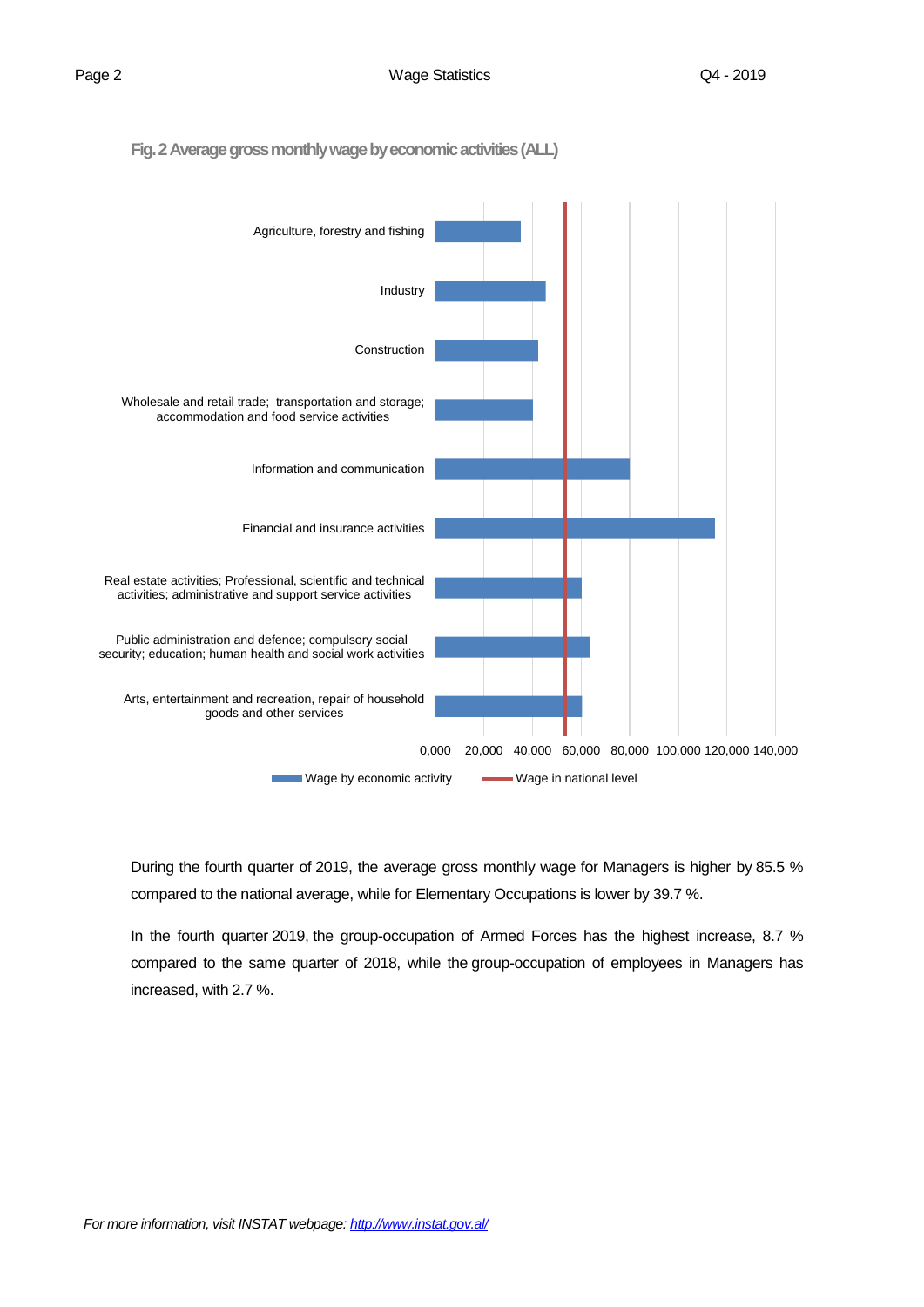**Fig. 3Average gross monthly wage by group-occupations(ALL)**



**Tab. 1 Average gross monthly wage per employee and approved minimum wage** 

| <b>Description</b>                                     | Q.4/16 |        | Q.2/17 | Q.3/17 | Q.4/17 | Q.1/18 | Q.2/18 | Q.3/18 | Q.4/18 | Q.1/19 | Q.2/19 | Q.3/19 | Q.4/19 |
|--------------------------------------------------------|--------|--------|--------|--------|--------|--------|--------|--------|--------|--------|--------|--------|--------|
| Average gross monthly wage per<br>employee             | 49,409 | 47.143 | 49.150 | 48.863 | 50.614 | 49.145 | 50.392 | 50.015 | 52.312 | 51.531 | 52.645 | 51.870 | 53,458 |
| Average monthly wage per<br>employee in public sector  | 54.600 | 56.500 | 60.500 | 60.650 | 61.600 | 59,728 | 60.595 | 60.494 | 63.276 | 61.384 | 63.207 | 63.911 | 63.826 |
| Average monthly wage per<br>employee in private sector | 45.792 | 42.853 | 43.997 | 43.630 | 45.631 | 44.796 | 45.667 | 45.274 | 47.299 | 46.982 | 47.894 | 46.473 | 48.767 |
| Approved minimum wage                                  | 22.000 | 22.000 | 24.000 | 24.000 | 24.000 | 24.000 | 24.000 | 24.000 | 24.000 | 26,000 | 26,000 | 26.000 | 26,000 |

*Source of information: General Directorate of Taxation, social insurance contributors; INSTAT's calculation*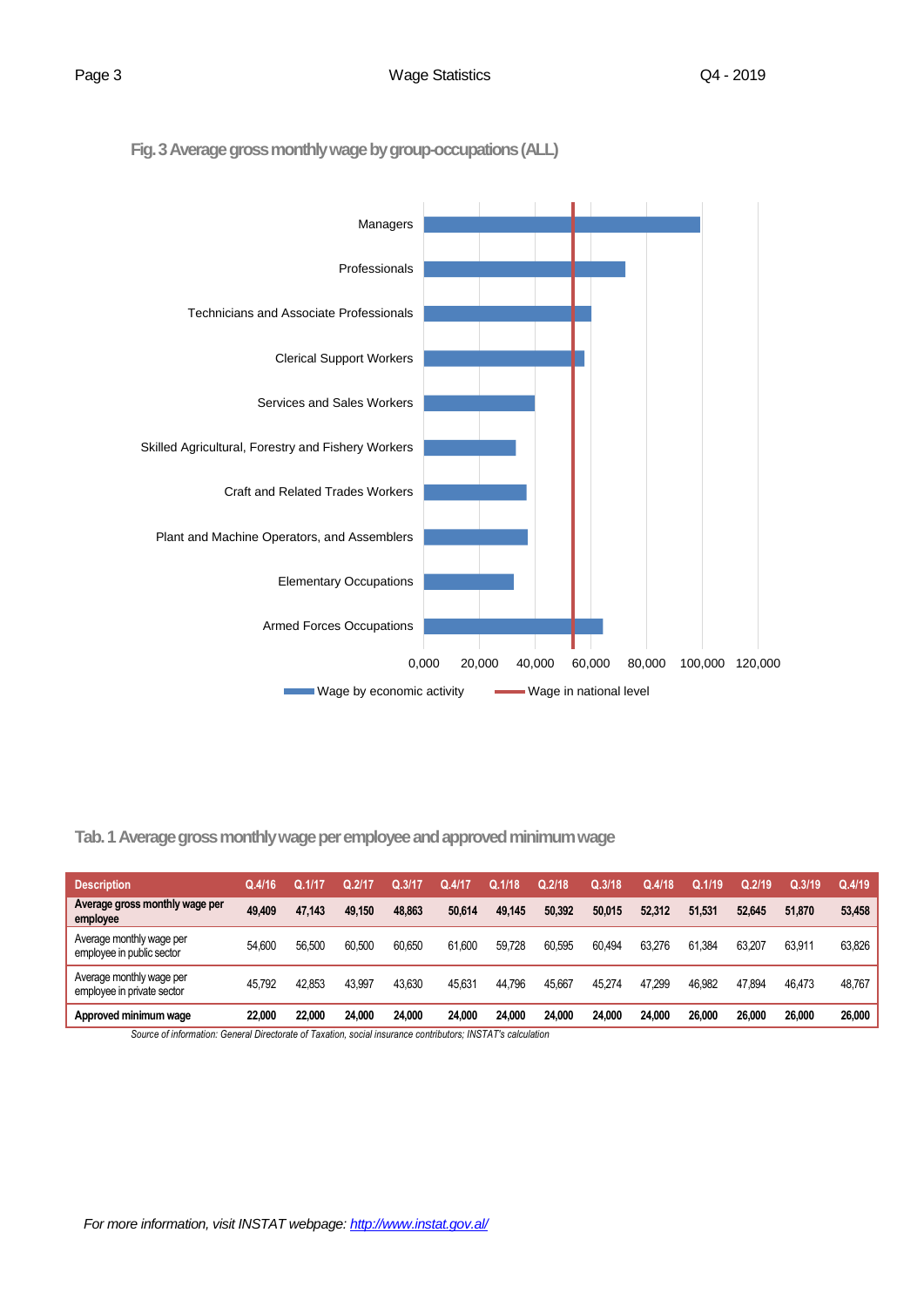**Tab.2 Average gross monthly wage per employee by economic activity**

| <b>NACE</b><br>Rev <sub>2</sub><br>(sections) | <b>Economic activity</b><br>by NACE Rev2                                                                                                   | Q.4/16  | Q.1/17 | Q.2/17  | Q.3/17 | Q.4/17  | Q.1/18  | Q.2/18  | Q.3/18  | Q.4/18  | Q.1/19  | Q.2/19  | Q.3/19  | Q.4/19  |
|-----------------------------------------------|--------------------------------------------------------------------------------------------------------------------------------------------|---------|--------|---------|--------|---------|---------|---------|---------|---------|---------|---------|---------|---------|
|                                               | <b>Total</b>                                                                                                                               | 49,409  | 47,143 | 49,150  | 48,863 | 50,614  | 49,145  | 50,392  | 50,015  | 52,312  | 51,532  | 52,645  | 51,870  | 53,458  |
| A                                             | Agriculture, forestry<br>and fishing                                                                                                       | 35,065  | 34,621 | 36,657  | 36,489 | 37,187  | 36,822  | 36,961  | 36,334  | 37,343  | 37,956  | 39,313  | 36,397  | 35,105  |
| B,C,D,E<br>F                                  | Industry                                                                                                                                   | 42,451  | 39,247 | 39,688  | 39,911 | 42,615  | 41,023  | 41,464  | 41,711  | 44,672  | 43,463  | 43,607  | 44,134  | 45,418  |
|                                               | Construction                                                                                                                               | 44,225  | 42,394 | 42,612  | 43,354 | 44,015  | 43,630  | 43,654  | 43,749  | 43,475  | 42,428  | 42,521  | 41,715  | 42,292  |
| G.H.I                                         | Wholesale and retail<br>trade; transportation<br>and storage;<br>accommodation and<br>food service activities                              | 35,483  | 33,553 | 34,560  | 34,788 | 35,501  | 35,375  | 36,561  | 36,555  | 38,292  | 38,558  | 38,892  | 38,577  | 40,147  |
| J                                             | Information and<br>communication                                                                                                           | 79,757  | 69,591 | 77,004  | 72,284 | 74,782  | 71,497  | 78,423  | 75,597  | 77,719  | 76,037  | 87,605  | 76,500  | 80,003  |
| k                                             | Financial and<br>insurance activities                                                                                                      | 106,047 | 95,403 | 111,199 | 96,523 | 111,368 | 100,455 | 114,162 | 100,609 | 111,626 | 101,734 | 113,339 | 100,547 | 115,094 |
| L,M,N                                         | Real estate activities;<br>Professional, scientific<br>and technical<br>activities:<br>administrative and<br>support service<br>activities | 56,547  | 54,494 | 54,729  | 56,086 | 58,355  | 57,819  | 58,247  | 59,157  | 60,807  | 59,726  | 60,102  | 57,871  | 60,214  |
| O, P, Q                                       | Public administration<br>and defense:<br>compulsory social<br>security; education;<br>human health and<br>social work activities           | 57,073  | 56,666 | 60,403  | 60,826 | 61,755  | 60,306  | 60,756  | 61,103  | 62,070  | 61,554  | 63,276  | 64,065  | 63,577  |
| R, S, T, U                                    | Arts, entertainment<br>and recreation, repair<br>of household goods<br>and other services                                                  | 49,005  | 47,515 | 49,528  | 49,186 | 51,301  | 49,349  | 49,740  | 49,168  | 56,560  | 57,402  | 56,295  | 56,012  | 60,431  |

*Source of information: General Directorate of Taxation, social insurance contributors; INSTAT's calculation*

**Tab.3Average gross monthly wage per employee by group-occupations**

| <b>Group-occupations ISCO-08</b>                             | Q.4/16 | Q.1/17             | Q.2/17 | Q.3/17             | Q.4/17                      | Q.1/18 | Q.2/18  | Q.3/18 | Q.4/18  | Q.1/19 | Q.2/19  | Q.3/19 | Q.4/19 |
|--------------------------------------------------------------|--------|--------------------|--------|--------------------|-----------------------------|--------|---------|--------|---------|--------|---------|--------|--------|
| <b>Total</b>                                                 | 49,409 | 47,143             | 49,150 | 48,863             | 50,614                      | 49,145 | 50,392  | 50,015 | 52,312  | 51,532 | 52,645  | 51,870 | 53,458 |
| Managers                                                     | 97,838 | 91,777             | 97,165 | 93,109             | 99,371                      | 96,166 | 100,035 | 97,297 | 101.886 | 96,656 | 100,049 | 97,951 | 99,166 |
| Professionals                                                | 66,616 | 63,616             | 66,561 | 66,469             | 68,471                      | 66,097 | 67,491  | 68,024 | 70,032  | 68,667 | 70,706  | 71,158 | 72,350 |
| Technicians and Associate<br>Professionals                   | 54,246 | 52,453             | 54,028 | 53,824             | 55,954                      | 54,650 | 55,562  | 56,168 | 59,932  | 58,923 | 59,773  | 59,236 | 60,151 |
| <b>Clerical Support Workers</b>                              | 51,078 | 49,051             | 50,219 | 51,133             | 53,041                      | 51,082 | 51,758  | 52,981 | 56,312  | 55,213 | 55,756  | 55,624 | 57,668 |
| Services and Sales Workers                                   | 36,011 | 35,209             | 37,021 | 37,123             | 37,924                      | 37,770 | 38,077  | 37,040 | 38,235  | 39,081 | 39,736  | 38,797 | 39,733 |
| Skilled Agricultural, Forestry and<br><b>Fishery Workers</b> | 28,104 | 28,104             | 29,918 | 30,643             | 30,816                      | 30,861 | 30,932  | 31,151 | 31,164  | 32,370 | 32,462  | 32,777 | 33,040 |
| Craft and Related Trades<br>Workers                          | 33,913 | 32,176             | 33,085 | 33,711             | 35,340                      | 33,898 | 34,516  | 34,782 | 36,438  | 35,578 | 35,958  | 36,091 | 36,831 |
| Plant and Machine Operators,<br>and Assemblers               | 33.759 | 32.467             | 33,812 | 34,379             | 35.716                      | 34,653 | 35.141  | 35,439 | 36,637  | 35,781 | 36,232  | 36,381 | 37,253 |
| <b>Workers (Elementary</b><br>Occupations)                   | 28,166 | 27,467             | 28,942 | 29,311             | 30,101                      | 29,910 | 30,344  | 30,407 | 31,334  | 31,409 | 31,941  | 31,757 | 32,247 |
| <b>Armed Forces Occupations</b><br>. <del>.</del> .          | 55,463 | 55,029<br>$\cdots$ | 58,457 | 58,318<br>$\cdots$ | 60,466<br>$\mathbf{u}$<br>. | 59,613 | 59,645  | 59,087 | 59,150  | 59,379 | 63,522  | 63,802 | 64,274 |

*Source of information: General Directorate of Taxation, social insurance contributors; INSTAT's calculation*

*For more information, visit INSTAT webpage: http://www.instat.gov.al/*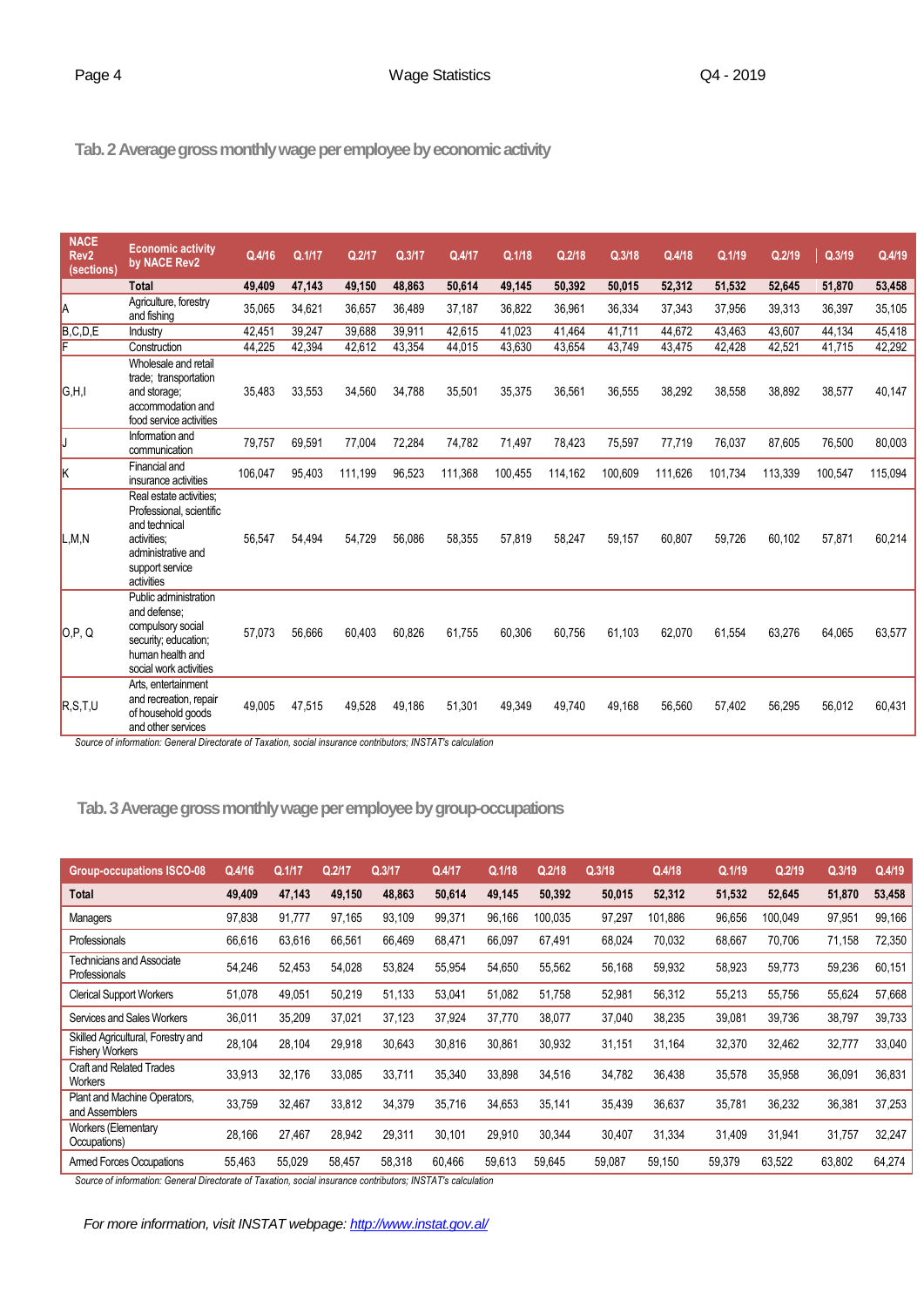# Methodology

This publication contains detailed data on the level of wages, their distribution and the change over the quarters. These statistics offer an opportunity to compare salaries in different industries and for different occupational groups. Wage statistics are also of particular importance to the monitoring of economic indicators that are used by policy-makers, employers and trade unions to assess job supply and job requirements.

#### **Legal Base**

- [Law No.17/2018 on Official Statistics](http://instat.gov.al/media/3972/law-no17-2018-on-official-statistics.pdf)
- Official Statistics National Programme 2017-2021
- Memorandum of Cooperation with the General Directorate of Taxation

#### **Source of Information**

The source of Information on wages is the General Directorate of Taxation. base to the memorandum of cooperation. Data are from the enterprises payroll (E- SIG 025 form).

This form serves to declare three types of tax liabilities:

- Social Security Contributions.
- Health Insurance Contributions
- Income from Employment of Employees.

Variables are three types: original variables from DPT. additional variables from INSTAT and derived variables. The two main variables are the number of employees and the gross wage paid to the employee.

#### **Definitions**

*Average monthly wage* - is the gross wage of an employee for the work performed per month.

This is constituted by the following elements:

- Basic wage for job performed
- Additional payment for managerial duties
- Additional payment for years at work
- Additional payment for difficult working conditions
- Other regular additional payments

Social security contributions and taxation on income are not deducted from the average monthly wage.

*Monthly minimum wage* - is the official minimum wage approved by a Decision of the Council of Ministers.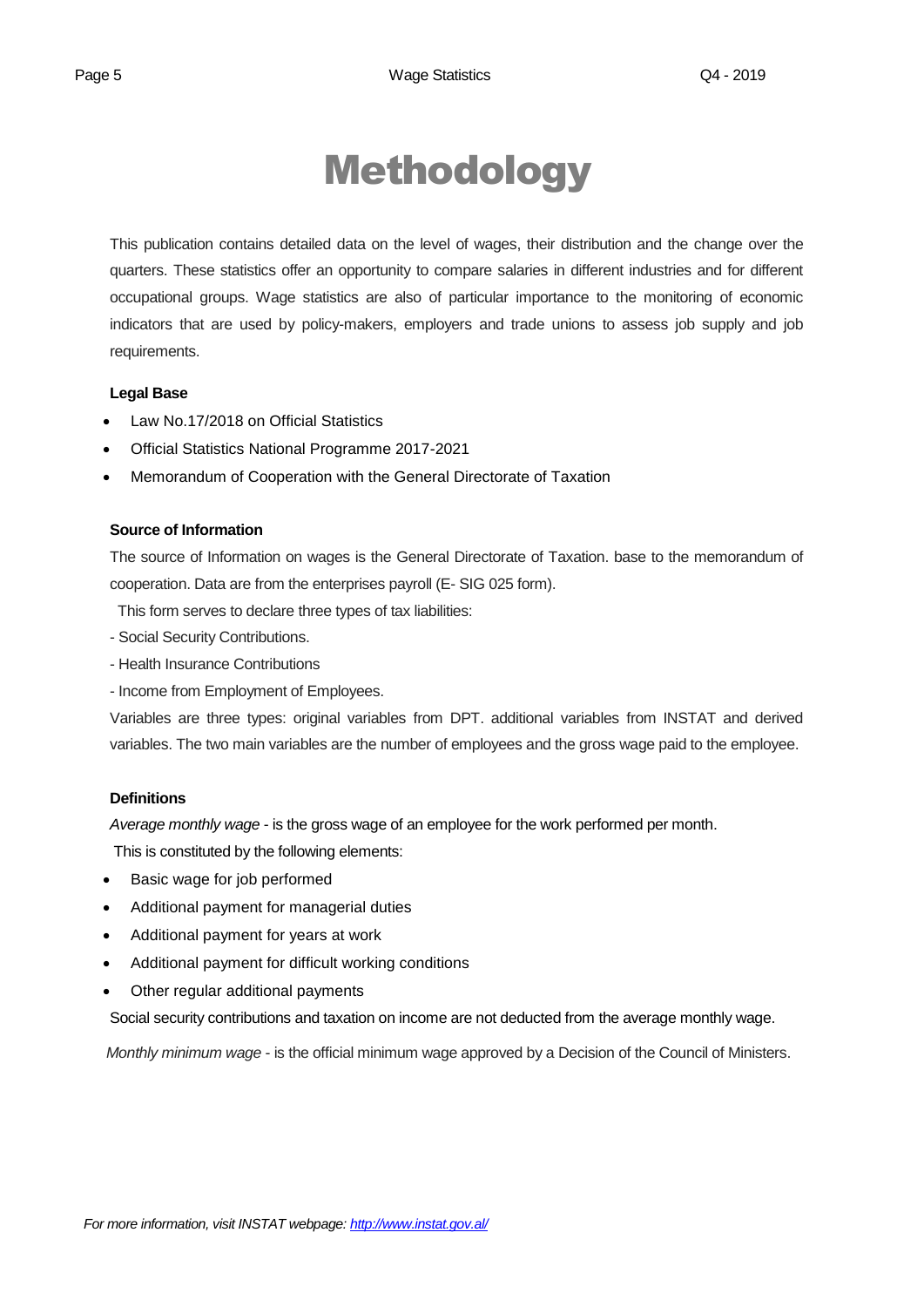#### **Classifications**

 The classification of enterprises is done according to the Nomenclature of Economic Activities, NACE Rev. 2 as follows:

| Nace Rev2.<br>(Sections) | <b>Description</b>                                                                                                         |
|--------------------------|----------------------------------------------------------------------------------------------------------------------------|
| A                        | Agriculture. forestry and fishing                                                                                          |
| B                        | Mining and quarrying                                                                                                       |
| C                        | Manufacturing                                                                                                              |
| D                        | Electricity. gas. steam and air conditioning supply                                                                        |
| E                        | Water supply; sewerage. waste management and remediation activities                                                        |
| F                        | Construction                                                                                                               |
| G                        | Wholesale and retail trade; repair of motor vehicles and motorcycles                                                       |
| н                        | Transportation and storage                                                                                                 |
|                          | Accommodation and food service activities                                                                                  |
| J.                       | Information and communication                                                                                              |
| K                        | Financial and insurance activities                                                                                         |
|                          | Real estate activities                                                                                                     |
| M                        | Professional, scientific and technical activities                                                                          |
| N                        | Administrative and support service activities                                                                              |
| $\Omega$                 | Public administration and defense; compulsory social security                                                              |
| P                        | Education                                                                                                                  |
| Q                        | Human health and social work activities                                                                                    |
| R                        | Arts, entertainment and recreation                                                                                         |
| S                        | Other service activities                                                                                                   |
| т                        | Activities of households as employers; undifferentiated goods- and services-producing activities of households for own use |
| U                        | Activities of extraterritorial organizations and bodies                                                                    |

### *•* Classification of occupations is done according to International Classification of Occupations,

#### ISCO-08 as follows:

| ISCO_08               | <b>Description</b>                                         |
|-----------------------|------------------------------------------------------------|
| 1.<br><b>Managers</b> |                                                            |
| 11                    | Chief executives. senior officials and legislators         |
| 12                    | Administrative and commercial managers                     |
| 13                    | Production and specialized services managers               |
| 14                    | Hospitality. retail and other services managers            |
| 2.                    | <b>Professionals</b>                                       |
| 21                    | Science and engineering professionals                      |
| 22                    | Health professionals                                       |
| 23                    | <b>Teaching professionals</b>                              |
| 24                    | Business and administration professionals                  |
| 25                    | Information and communications technology professionals    |
| 26                    | Legal. social and cultural professionals                   |
| 3.                    | Technicians and associate professionals                    |
| 31                    | Science and engineering associate professionals            |
| 32                    | Health associate professionals                             |
| 33                    | Business and administration associate professionals        |
| 34                    | Legal social. cultural and related associate professionals |
| 35                    | Information and communications technicians                 |